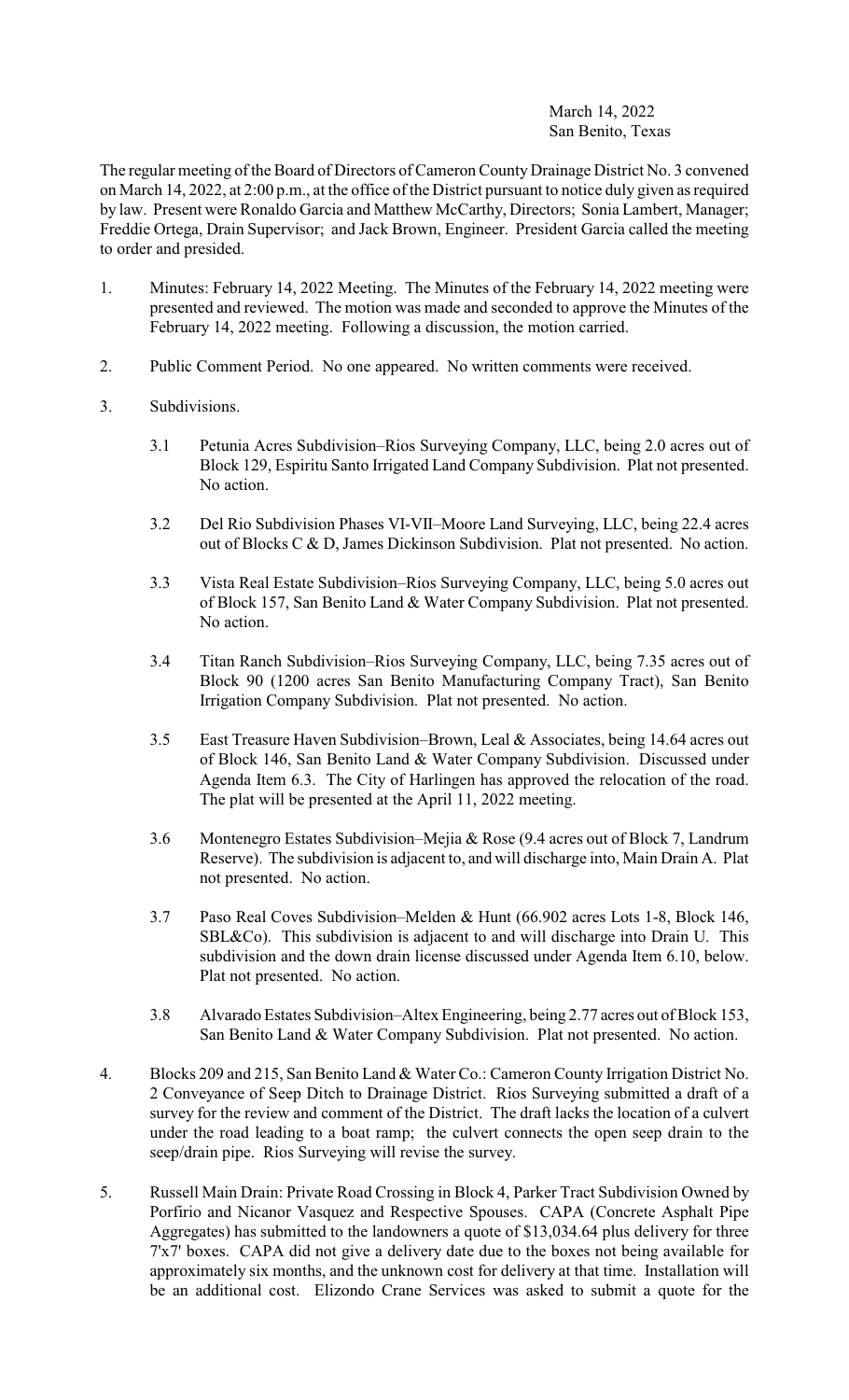installation of the three boxes, but the quote has been received. The owners have not advised whether they will purchase the box culverts.

- 6. Agreements/Rights-of-Way/Permits/Interlocal Cooperation Contracts.
	- 6.1 Drain 383: Request of Ciro and Rhonda Garza for Road Crossing. License Agreement not completed.
	- 6.2 Liberty Estates Phase II, Being 10.64 Acres Out of Blocks 5, 6, 12, Cunningham's Subdivision of Block 35, SBL&WCo.:
		- (a) Conveyance of Seep Ditch on North Side of Lateral A to Drainage District–Status Report. No change in status.
		- (b) Upgrade of Underdrains–Status Report. The District's Engineer has not completed the plans for the underdrain.
		- (c) Upgrade of Road Crossings Downstream of Phases I & II. No change in status. The District's Engineer has not completed the plans.
	- 6.3 Drain C/Drain C-Right: East Treasure Haven Subdivision–Request for Down Drain to Discharge into District's Drainage System (Pertains to Agenda Item 3.5). The subdivision discharges into Drain C/Drain C-Right. The license agreement was prepared and submitted to the owner, but cannot be finalized until the City of Harlingen approves a revised plat. A road was too close to Drain C-Left. The Engineer advised that the City has approved the revised plat which moves the road so there is no less than 25 feet between the road and the edge of the drain channel. The license agreement can now be finalized.
	- 6.4 Browne Drain No. 3: Request that License Agreement be Issued to Magic Valley Electric Cooperative for Aerial Electric Service Line for Blanca Flores, Block 291, SBIC. The License agreement, which must be signed by the landowners and MVEC, has been prepared and submitted to the landowners but not yet returned.
	- 6.5 Russell Main Drain in Share 14, Espiritu Santo Grant: Request for East Rio Hondo Water Supply Corp. for Potable Waterline Crossings. The license agreement was prepared and submitted to ERHWSCo, but has not been signed and returned by ERHWSCo.
	- 6.6 Drain E Relief, Drain D, Drain C-Left, South 6 Drain, Drain C-Right: Request of AEP for License for Fiber Optic Line Crossings. The license agreement has not been completed.
	- 6.7 Drain C-Right: Request of Sam and Susan Simmons for License Agreement to Extend Cottonwood Creek Court in the Fairways at Cottonwood Creek Subdivision [1-1602, Map Rec.] East Across Drain. It was noted that Cottonwood Creek Court ends at a cul de sac on the westerly side of the drain. The property owned by the Simmons is on the easterly side of the drain. The motion was made and seconded that the request be granted. Following a discussion, the motion carried.
	- 6.8 Los Indios #2 Drain in Block 48, LosIndiosIrrigated Land Co. Subdivision: Request of United States of America for Potable Water Line Crossing for Federal Motor Carrier Safety Administration (FMSCA) Truck Inspection Facility Upgrade. A License Agreement has been prepared and submitted to the government employee handling this matter. The only problem with the License Agreement as presented is that it includes an indemnity clause, and the U.S. Attorney is doubtful the United States can agree to an indemnity clause. The Government needs to install a fire sprinkler system. Initially the license agreement was for the water pipeline that will run north from the government's facility, crossing the District's drain and Rio Grande Avenue, to connect to the Military Highway Water Supply Corporation water line on the north side of Rio Grande Avenue. In the course of determining the location of the crossing, it was discovered that:
		- (a) an aerial electric line crosses the drain without the District's permission;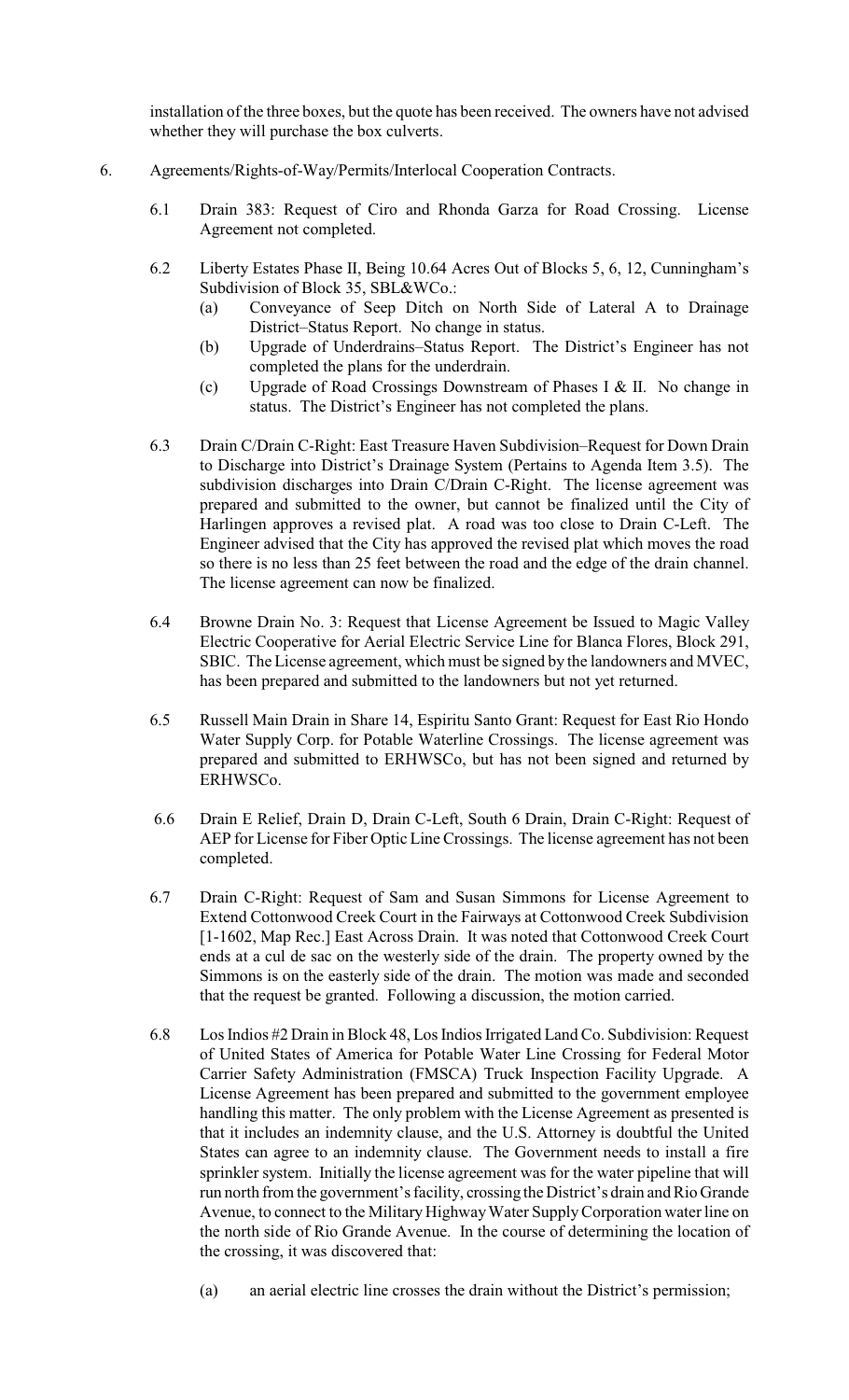- (b) a six inch potable water line that crosses the drain was constructed without the District's permission; the pipe runsthrough the drain rather than under it;
- (c) a natural gas pipeline that crosses the drain was constructed without the District's permission; the pipe runs under the drain in the vicinity of the six inch water line; and
- (d) an AT&T communications conduit crosses the drain without the District's permission; the conduit runs through the drain rather than under it.

In addition, the U.S. Attorney discovered that the FMSCA has failed to obtain permission for the subject water line to cross Rio Grande Avenue. All these issues will need to be resolved before the license agreement can be finalized.

- 6.9 Arroyo Gardens #1 Drain in Block 175 & 176, Monte Grande Subdivision Unit 2: Request of Fortuanato Castaneda and Isabel Castaneda for Road Crossing. The part of the subject property that is on the north side of the drain is landlocked. The motion was made and seconded that the request be granted. Following a discussion, the motion carried. Subject to the Board's approval of the request, a proposed licence agreement was submitted to the owners. However, the owner's enthusiasm appears to have waned when they received the cost estimate for the crossing.
- 6.10 Drain U in Block 145, SBL&WCo.: Request for Down Drain License for Paso Real Coves Subdivision (pertains to Agenda Item 3.7). Stormwater from the subdivision will collect in a detention basin, which in turn will discharge into Drain U. The detention basin and lot lines are too close to Drain U. The motion was made and seconded that the request be granted subject to resolution of the issues involving the location of the detention basin and lot lines. Following a discussion, the motion carried.
- 7. Grants: TWDB #40023 Flood Protection/Infrastructure Study–Hydrologic and Hydraulic Model Update.
	- 7.1 Discuss and Take Action on Whether to Request Expansion of Grant to Include City Street Flow and City Storm Sewers. Eric Scheibe and Manager Lambert met with the City of San Benito. The City agreed to fund the 10% local match, being \$45,300.00. However, when Mr. Scheibe began the application process to expand the grant, TWDB advised that most likely it will not have the funds to expand grants after all. Eric Scheibe and Manager Lambert are now looking for alternative funding sources.
	- 7.2 Discuss and Take Action On Interlocal Cooperation Contract with City of San Benito Regarding Its Participation and Its Share of Local Match of Expanded Grant. No action. An interlocal cooperation contract will be needed only if another funding source is found.
- 8. Donations: Drains in Territory North of Arroyo Gardens (Shares 12 and 22, Espiritu Santo Grant). No change in status since the last meeting. Engineer Brown is exploring having Rios Surveying do the required survey work.
- 9. Audit of Fiscal Year ended September 30, 2021. The audit has not commenced.
- 10. Reports.
	- 10.1 Financial.
		- (a) Financial Report for Month of February 2022. Presented and reviewed.
		- (b) Financial Report for Fiscal Year through February 2022. Presented and reviewed.
	- 10.2 Manager. All matters discussed under other Agenda items.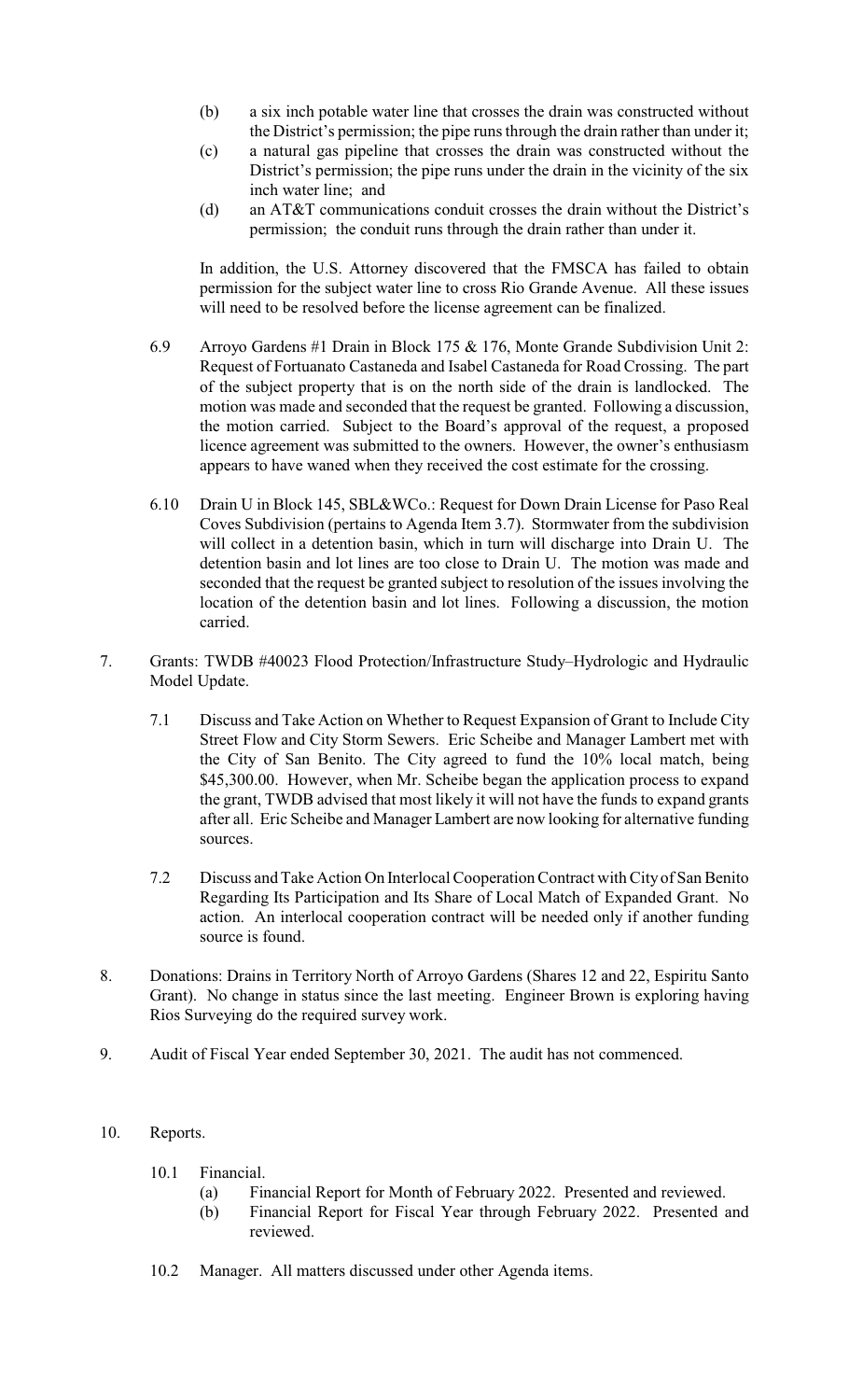- 10.3 Attorney.
	- (a) *Cameron County Drainage District No. 3 and Cameron County Irrigation District No. 2, et al. vs. City of San Benito*. No change in status.
	- (b) Rules Revision. Manger Lambert has not completed her review of the revised rules.
- 10.4 Engineer. All matters discussed under other Agenda items.
- 10.5 Drain Supervisor.
	- (a) Written report of work accomplished in the month of February 2022 presented.
	- (b) Equipment. Tentatively, the two brush cutters purchased at the November 8, 2021 meeting (Agenda Item 5) will be delivered mid-April 2022.
- 10.6 City of San Benito. No one appeared on behalf of the City.
- 11. Payment of Accounts, Wages, and Directors' Services.
	- 11.1 The motion was made and seconded that issuance of the following checks issued between the February 14, 2022 meeting and this meeting be ratified:

| 13748 : Texas Child Support SDU | Employee Wage Withholding-Child Support | \$422.77 |
|---------------------------------|-----------------------------------------|----------|
| 13749 : Texas Child Support SDU | Employee Wage Withholding-Child Support | \$422.77 |
| TOTAL                           |                                         | \$845.54 |

Following a discussion, the motion carried.

11.2 The motion was made and seconded that the following checks be issued:

| $13750$ : AFLAC                            | Health Insurance                  | \$298.44    |
|--------------------------------------------|-----------------------------------|-------------|
| 13751 : Alexander Business Development     | MS4 Permitting                    | \$1,000.00  |
| 13752 : Allstate Insurance Co.             | Insurance                         | \$74.67     |
| 13753: AT&T Mobility                       | Wireless Phone                    | \$142.70    |
| 13754 : Barrientos Plumbing                | Plumbing Repair                   | \$336.00    |
| 13755 : Blue Cross & Blue Shield           | Health Insurance                  | \$16,474.59 |
| 13756 : Cameron Appraisal District         | Appraisal fee                     | \$12,247.75 |
| 13757 : Cameron County Irrigation Dist. #2 | Reimbursement                     | \$20,401.61 |
| 13758 : Drop Dead Pest Control             | <b>Bee Eradication</b>            | \$225.00    |
| 13759 : East Rio Hondo Water Supply Corp.  | Office/Shop/Warehouse: Water Bill | \$70.00     |
| 13760 : Gigabit Communications             | Uverse/Internet                   | \$200.00    |
| 13761 : H & V Equipment                    | Machine Repairs                   | \$361.94    |
| 13762<br>Hollon Oil Company                | Hydraulic Oil                     | \$1,177.00  |
| Holt Company of Texas<br>13763             | Machine Repairs                   | \$171.59    |
| JR ITSoftware Solutions<br>13764           | Software Services                 | \$552.99    |
| 13765<br>John Deere Financial              | Machine Repairs                   | \$2,443.95  |
| 13766<br>J & J Tire & Auto                 | Auto Repairs                      | \$89.00     |
| 13767 : Sonia Lambert                      | Phone Allowance                   | \$125.00    |
| 13768 : Lincoln National Life Ins. Co.     | Insurance                         | \$246.00    |
| 13769 : Matheson Tri Gas                   | Haz Materials                     | \$109.66    |
| 13770 : Matt's Cash & Carry                | <b>Safety Supplies</b>            | \$10.89     |
| 13771 : McCoy's                            | Other Repairs                     | \$50.91     |
| 13772 : O'Reilly Auto Parts                | Machine Repairs                   | \$2,242.21  |
| 13773 : Ortega, Federico                   | Phone Allowance                   | \$45.00     |
| 13774 : Pitney Bowes                       | Postage Meter Use                 | \$178.68    |
| 13775 : Pruneda Tech Service               | Toner                             | \$125.00    |
| 13776 : Rio Hondo Lumber & Supply          | Drain Repairs                     | \$111.64    |
| 13777 : Rio Valley Pipe, Ltd.              | Drain Repairs                     | \$7,682.40  |
| 13778 : Rey's Tire Service                 | Flat Repairs                      | \$240.00    |
| 13779 : Nelda Solorio                      | Janitorial                        | \$220.52    |
| 13780: Texas Refinery Corp.                | Machine Grease                    | \$703.50    |
| 13781 : Triple S Steel                     | <b>Safety Supplies</b>            | \$139.98    |
| 13782 : Lucinda Trevino                    | Janitorial                        | \$334.50    |
| $13783:$ UniFirst                          | Uniforms                          | \$514.90    |
| 13784 : Wilcac Life Insurance              | Insurance                         | \$21.67     |
| 13785 : Wylie Case                         | Machine Repairs                   | \$1,363.45  |
| 13786 : David Ybarra                       | Janitorial                        | \$265.52    |
| <b>TOTAL</b>                               |                                   | \$70,998.66 |